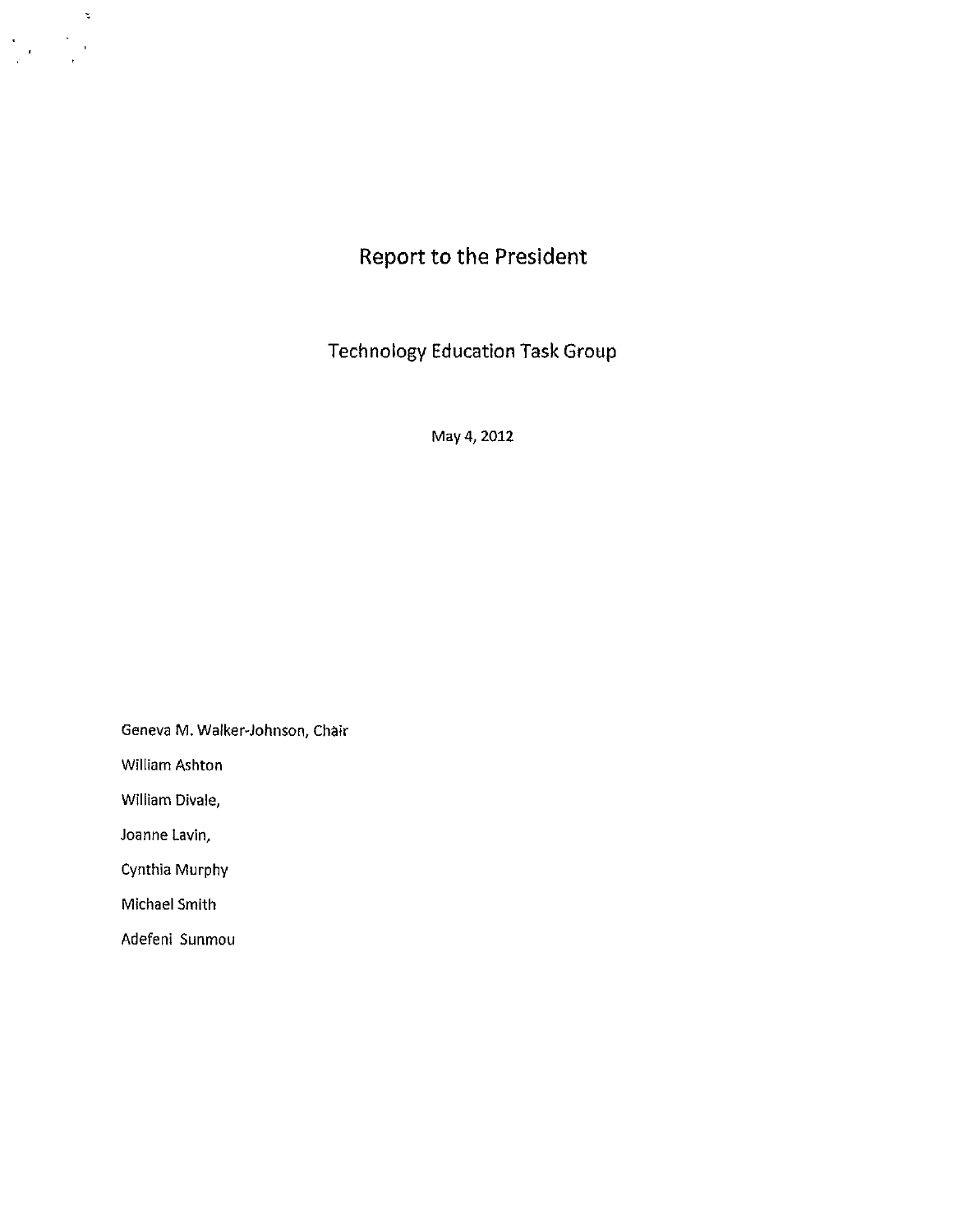# Report to the President

# Technology Education Task *\_Group*

May 1, 2012

## introduction

"Supporting the ever changing day-to-day needs of today's college students requires a multifaceted approach that combines leading-edge technology with integrated social networking solutions." NASPA Leadership Exchange/Spring 2012, pg. 21 speaks directly to the task many colleges and universities are attempting to address. York College is no exception.

A recent article in the November 1" issue of the Chronicle of Higher Education entitled "Online vs. Traditional Learning: Time to End the Family Feud", [http://chronicle.com/article/Online-vs-](http://chronicle.com/article/Online-vs)Traditional/12511/7sid=cr&utm\_source=cr&utm\_offered that "only about half the students who begin higher education finish. The number is less than one-fourth when you look at low-income students and slips far lower if you include first-generation students. Even more challenging is that the types of students who are least likely to succeed -low-income, minority, part-time and adult learners - represent the fastest- growing segment of higher education. In sum, traditional methods aimed at traditional students won't work."

Given the rapidly changing educational technology horizon, and our student demographic, if we are to be successful in meeting the curricular and co-curricular needs of our student body, our commitment to diversity must extend itself not only to whom we teach or what we teach, but how that teaching is delivered as well as adjusting our organization and support structures to meet diverse student needs.

With that goal in mind, the President created a Technology Education Task Group to study the internal and external landscape on utilizing emerging technology. Most directly, we were asked to study our condition by reviewing current practices, procedures, policies and outcomes at York as they compare to national, regional or peer best practices and to make a series of recommendations that might be implemented in fall 2012. Further our report should include but not be limited to:

- 1. Respond to the expansion of digital information and tools that Increasingly shape modern life;
- 2. Diversify learning venues and opportunities that can attract a host of diverse students, all engaged in the mode of learning that best suits their learning styles and situations;
- 3. Use the experience and expertise of our faculty and staff, guided by accessible modes of learning and teaching, to create a niche in higher education;
- 4. Engage faculty and students in meaningful learning and Innovative pedagogies;
- 5. And, explore learning modes and delivery systems that can inspire pedagogical and intellectual innovation, flexible scheduling choice to students that live at a distance who may be traditionally underserved, **aa weU** as providing access to technology (e.g. vice conference) for the purpose of building global academic partnerships.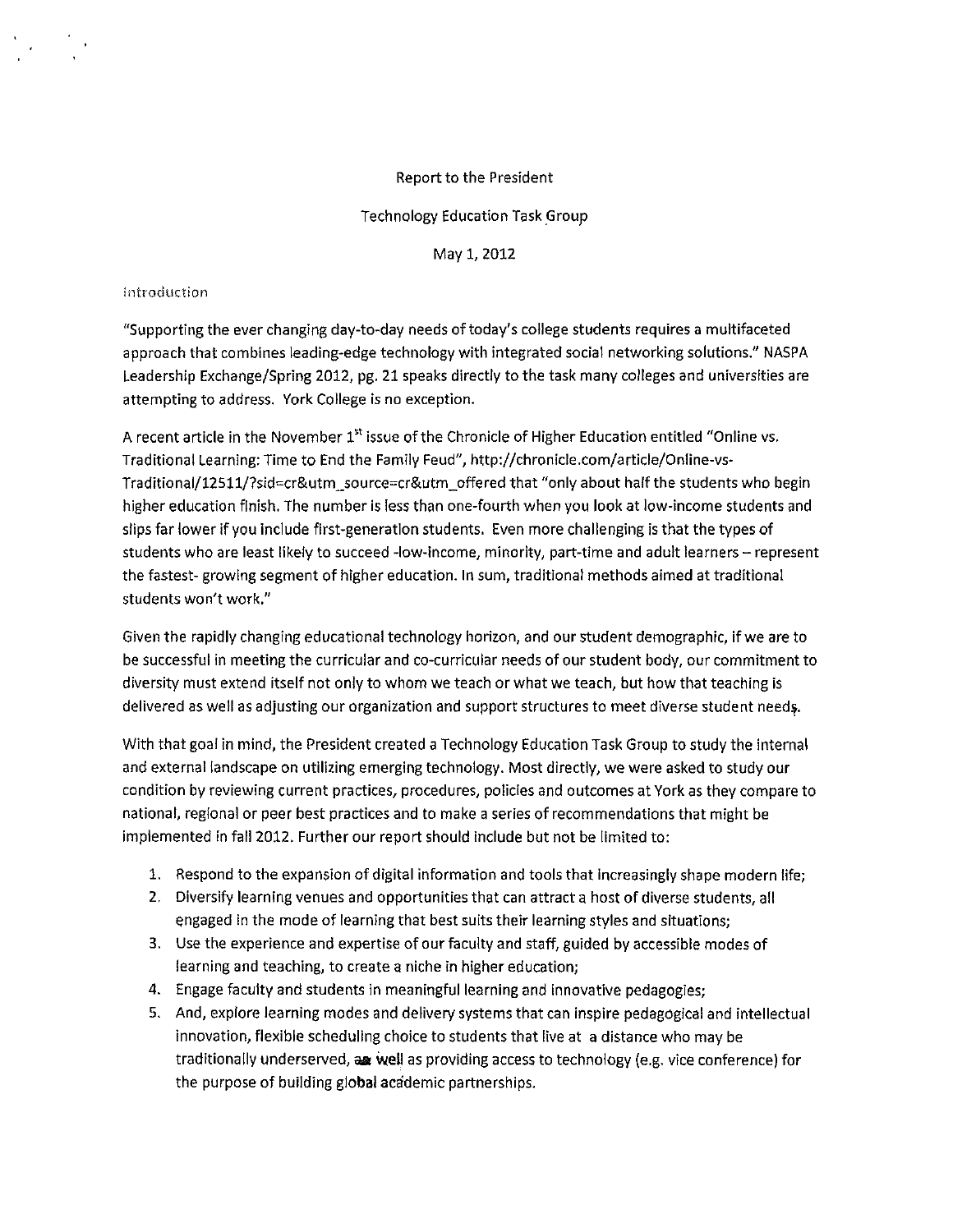This report presents our ideas and recommendations based on the Middle States guidelines, national standards, research articles of best practices, and our faculty, student survey results. Our ultimate goal as an institution is to ensure that our students have the preparation, experiences, and skills to not only compete successful yin the world marketplace, but also become critical thinkers, creative and responsible citizens who will meet the challenges of the knowledge society.

## filmkbana Alteranive

 $\sim$ 

The University sponsored learning management system (LMS), Blackboard has been the primary focus for conducting web-based instruction across CUNY. The platform is integrated with CUNY's Student Information Management System (SIMS), which conveniently creates a 'virtual classroom' for every section of every course semester after semester. The instructor has the choice to make this digital space available to registered students for any course, not just hybrid and online sections.

A Blackboard virtual classroom provides a tremendous number of tools to support Instruction including grade books, quiz generators, discussion forums, digital drop-boxes, wikis, and more. To date, faculty workshops for web-based instruction at York College have principally focused on the pedagogical uses of these tools to support teaching and learning.

Despite the numerable resources provided by Blackboard, it does have drawbacks as an LMS. The platform is structured around a traditional classroom construct, where the instructor must initiate all activities. Students for example cannot create their own discussion forum topics, biogs, and wikis, discouraging opportunities for students to consider themselves as producers of knowledge and faculty as facilitators of learning. As well work created by students cannot be easily repurposed and exported for personal archives, e-portfolio, and other uses. In fact at the end of a semester the University encourages faculty to turn off access to a course, which effectively bars the student from retrieving and reflecting on past work.

Finally, all Blackboard activities are behind a password-protected wall, creating a closed virtual classroom. There is no opportunity to surface student work, make it visible to others online. This disallows connections between classes or outside of the university. As higher education continues to contemplate 'openness,' as being part of it's future (see MIT Open Courseware, Stanford's Artificial Intelligence MOOC, and our own CUNY Academic Commons), an LMS that does not use wide employed web 2.0 styled interoperability and protocols will not be sufficient.

Because of these and other constraints in the University LMS, a number of CUNY campuses including ours have been experimenting with alternative platforms to support a variety of activities including e• portfolio and web-based instruction. With a grant brought by Prof. Michael Cripps, York College piloted an e-portfolio program using a platform built on the open-source software Wordpress & Buddypress (WP/BP). Faculty and students had the opportunity to Investigate e-portfolio pedagogies with support from LaGuardia's Making Connections e-portfolio program seminar.

The pilot exceeded expectations and participating faculty had over a thousand students working on 'biogs' to support a variety of learning outcomes. Because the WP/BP platform is extremely flexible, some faculty used it to support classroom instruction.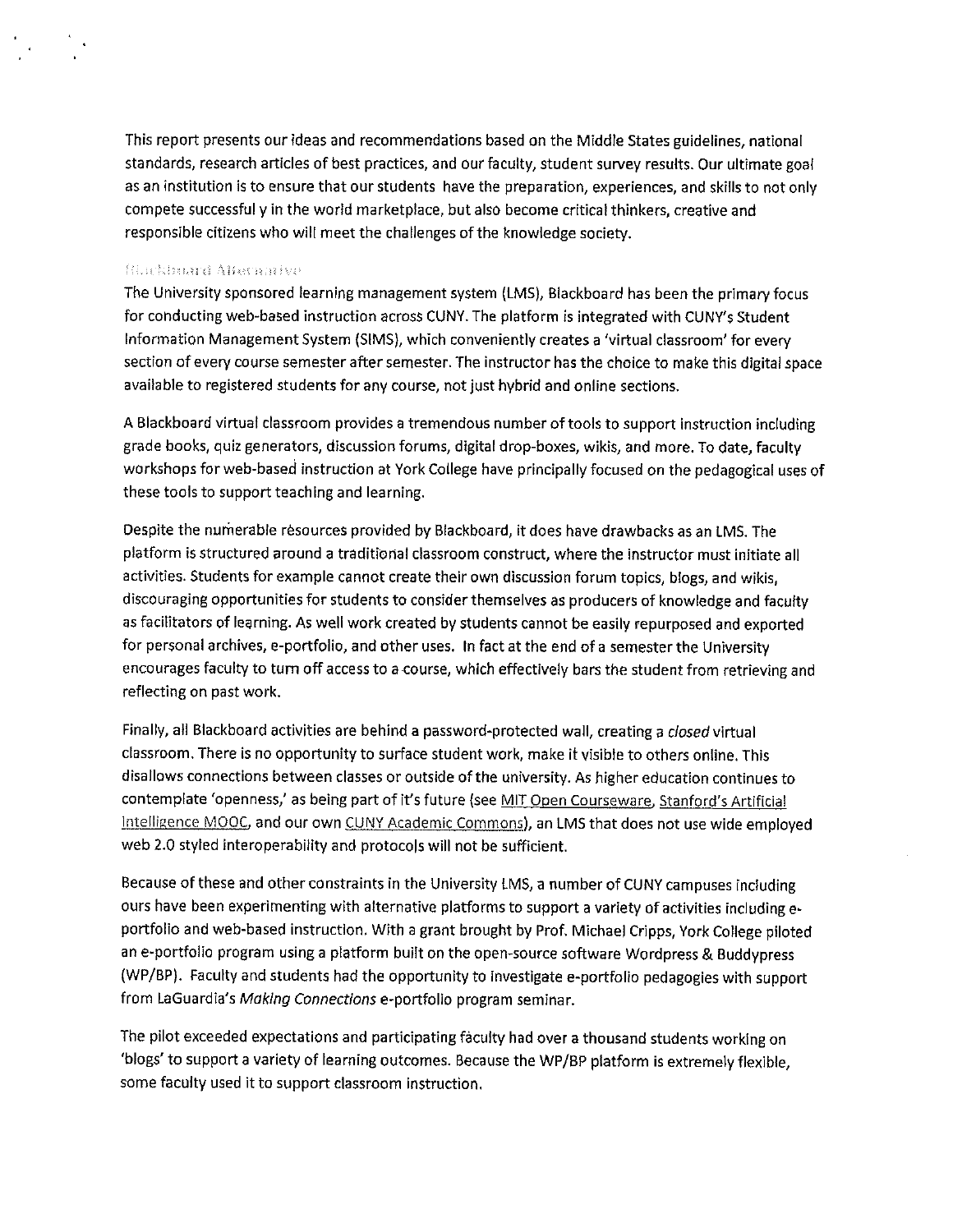There are three other campuses across CUNY, which have adopted WP/BP to support a variety of webbased academic activities: eportfolios@Macaulay, Blogs@Baruch, and Openlab at City Tech. Also there is the University supported CUNY Academic Commons, a space built by and for CUNY faculty, staff, and graduate students to host a large variety of interactions across campuses. Broad interest in the CUNY Academic Commons has led to the development team receiving a Sloan Foundation grant to develop a 'Commons-in-a-Box' - an installable WP/BP platform that can be used by academic organizations to create their own hosted social network and self-publishing platfprm, supporting innumerable academic activities.

Support for York College's WP/BP platform provides us an opportunity to continue our investigation of the rapidly evolving landscape of online teaching and learning. Faculty and students can create and use digital tools that will allow connections unlike the University LMS.

### **Faculty Support**

/

 $\mathbb{C}\mathcal{V}$ 

Faculty support is crucial to the success of on line/hybrid and web-based instruction. Based on the Middle States guidelines for the evaluation of distance education (The Middle States Commission on Higher Education, 2011) and The Sloan Consortium's quality scorecard for the administration of online programs (2011), the institution should ensure that faculty who teach online courses receive training, assistance and support at all times when they develop and deliver the courses. The professional development for faculty teaching online should be provided continuously and incorporate best pedagogical practices. Faculty is introduced to the emerging technology and their use in education.

Currently the Educational Technology department provides faculty on line/hybrid course development program, instructional technology workshops and on line self-paced tutorials, in-person and email technical support and troubleshooting problems at all times. We have clearly stated standards for on line/hybrid course design, development and delivery based on best practices proposed by The Sloan Consortium (2011) and the Quality Matters Rubric (Quality Matters, 2011). They are used for peerreview of newly developed online/hybrid courses.

 $\epsilon$  However, there is still a lot that needs to be done. From a recent faculty survey on teaching online we can see 54% out of the 87 respondents indicate that the top two things that the College should do to support online/hybrid instruction are to provide more and better technical support, and more compensation and release time for course re-design and revision. 38% of respondents indicate that they need more and better instructional design support, and better preparation of the students who want to take online/hybrid courses.

The Educational Technology department needs to provide on-going professional development activities for web-based teaching and learning such as showcase, webinars, do more reaching-out to the faculty members to meet their needs, creates faculty handbook on on line/hybrid and web-based instruction, provide documents and training on Fair Use, plagiarism, and other relevant legal and ethical concepts. They also need to explore the emerging technologies and innovative pedagogy, introduce them to faculty members, and help faculty make the transition to web-based instruction. As the advancement of information and communications technology, we should take the advantages of so many good web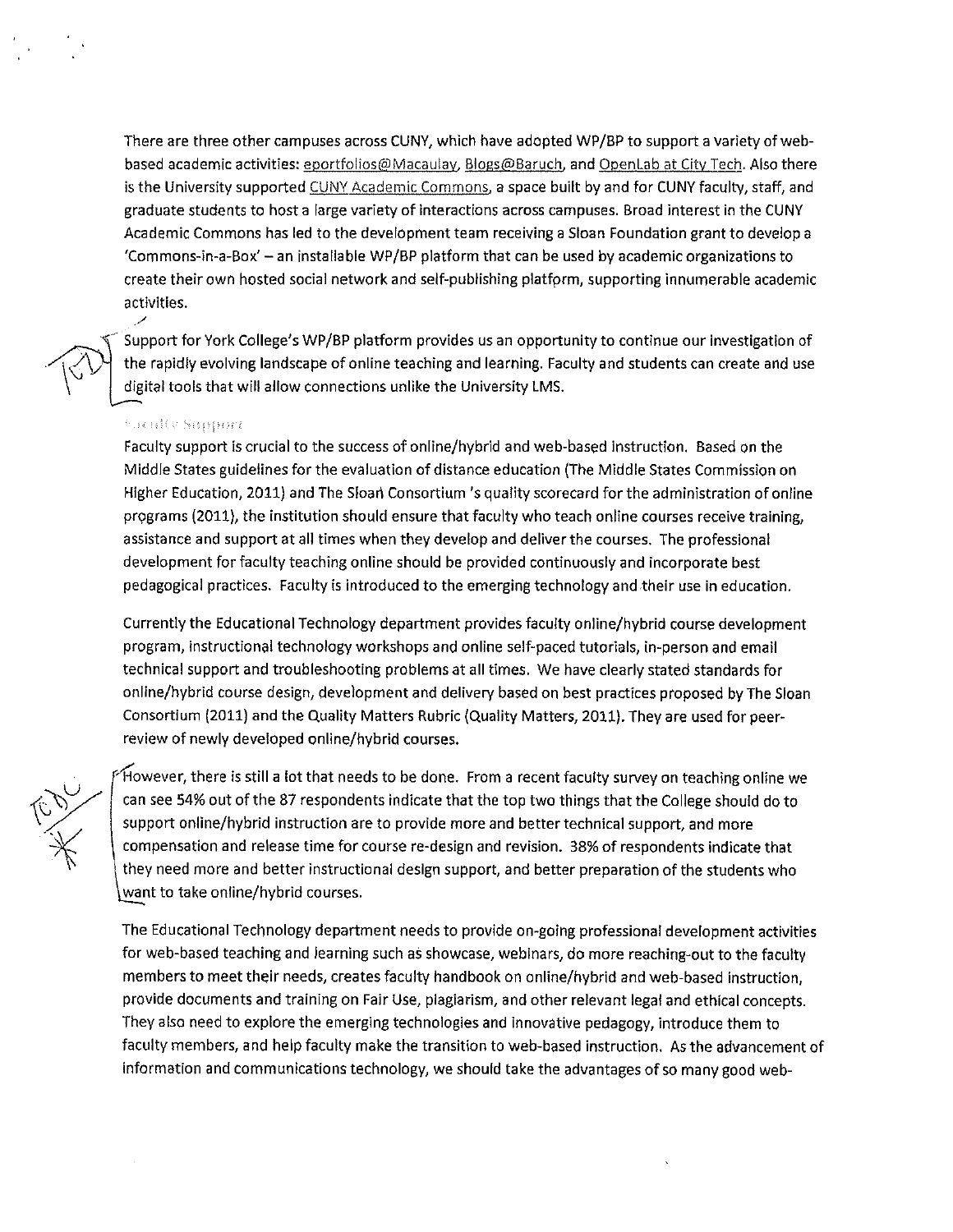based, free or low-cost tools and reflect on the way student learn nowadays and adjust the way we teach. The faculty instructional technology lab, which is in the making, will provide a physical space for faculty to experiment and practice with using technology for teaching and learning, receive assistance from technical staff, obtain consultation with respect to instructional design, and exchange ideas among peers. The CUNY Academic Commons, on the other hand, will be used as a virtual space to build a community of practice for online/hybrid and web-based teaching and learning.

#### Smiths Support

In The Middle States Commission on Higher Education (2011) they propose that

"The institution's admissions program for online learning provides good web-based information to students about the nature of the online learning environment, and assists them in determining if they possess the skills important to success In on line learning; the institution provides an online learning orientation program, support services to students in formats appropriate to the delivery of the online learning program, students in online learning programs have adequate access to student services, including financial aid, course registration, and career and placement counseling, have ready access to 24/7 tech support, have adequate access to learning resources, including library, information resources, laboratories, and equipment and tracking systems, students using on line learning demonstrate proficiency in the use of electronic forms of learning resources."

Currently the Educational Technology department has a website that provides information on online/hybrid courses, conducts in-person online/ hybrid course orientation sessions at the beginning of the semester, and create tutorials on how to use course related technologies, The challenge is that there is no mechanism to ensure that students fully understand what an online course is, whether it is right for them and what technology and learning skills are needed to be successful in such a course. There is no guarantee that students review the information on the website and understand what are involved in an online course, We recommend taking these steps; some are based on Harrell II (2008):

1. The Registrar's Office establishes a procedure that allows students to register for an online course if they pass a pre-registration test.

- 2. Students who wish to enroll in an online course have to take the pre-registration test. This test asks questions related to their willingness to take the responsibility of their learning, to allocate time to study, to meet the technical requirements needed in the online course, and to learn technology skills. All of these are the necessity to be successful in an online course. The test score will be sent to the Registrar's Office.
- 3. For students who fail the pre-test but still want to take an online course, they are referred to a counselor. After speaking with the counselor and reviewing the test questions, the student will need to come up with a plan on how to study in the online course and take the test again. If they pass the test, they will be able to enroll in an online course. The counselor will contact these students regularly to provide necessary support.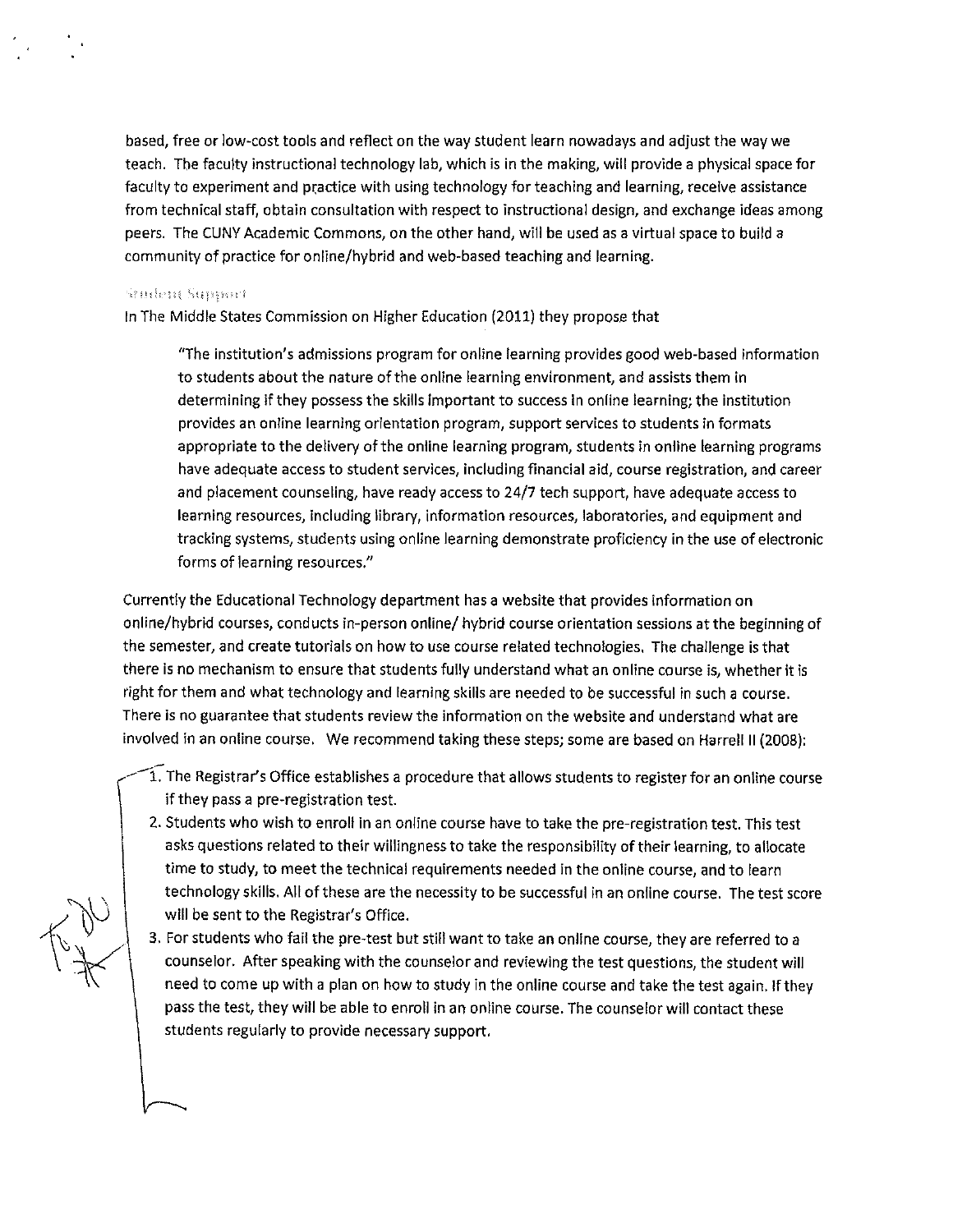- 4. Online course faculty makes the course initial tasks ready and available to students one week before the semester starts. The initial tasks include but not limited to course syllabus, a welcome message, a forum asking students to introduce themselves and some getting started assignments.
- 5. The Educational Technology department sends a letter via mail to the students who enrolled in an online course two weeks before the semester starts. In this letter students are asked to get on their course site one week before the semester starts, in addition, they are asked to study the information about on line courses and attend orientation sessions.
- 6. The Educational Technology department conducts in-person orientation sessions at the beginning of the semester to prepare students with the appropriate learning and technology skills.
- 7. The Educational Technology department creates self-paced online orientation course for those who have the ability to study by themselves and those who cannot come to campus physically.
- 8. A counselor is assigned to each online course and will provide proper intervention to the students who do not "show up" in online classrooms.
- 9. College assistants are assigned to online courses acting as mentors to help students with technology issues. The assigned mentors will subscribe to the discussion board forum "Questions and problems with the technology used for the course" to answer technical questions and provide assistance.
- 10. Using WordPress platform to build an online community. Community facilitators should be assigned. Such an online community could help online students feel a sense of belonging and get involved on campus life or find study groups. It will also be used as a virtual space where students can ask questions about technology and get answers.

, · From a recent student survey on their attitudes towards on line/hybrid and web-based instruction about 62% out of 81 respondents answered that the College should provide equal access to academic resources as those for on-site students when asked what they think the College can do for online/hybrid course students. In order for online students to have adequate access to all learning resources provided for on-site students such as Library, Writing Center, Tutoring, Advisement, these units should develop online component. For example, Library can use a webinar platform to conduct information literacy sessions for online students and create self-paced elearning modules on various topics related to library database search and information literacy. Likewise, online students should have adequate access to student services such as financial aid, course registration online.

# **PERMIT AND AZ AZ BEL MANUFARE**

In order to ensure the quality of the online/hybrid and web-based courses, we need to periodically evaluate and assess (The Middle States Commission on Higher Education, 2011; The Sloan Consortium, 2011)

- The alignment of the resources, activities, assignments and assessment with the learning objectives at the course level, and course objectives align with the program goals;
- Student learning outcomes;
- Teaching effectiveness by peers and students based on established standards;
- Faculty and student support services.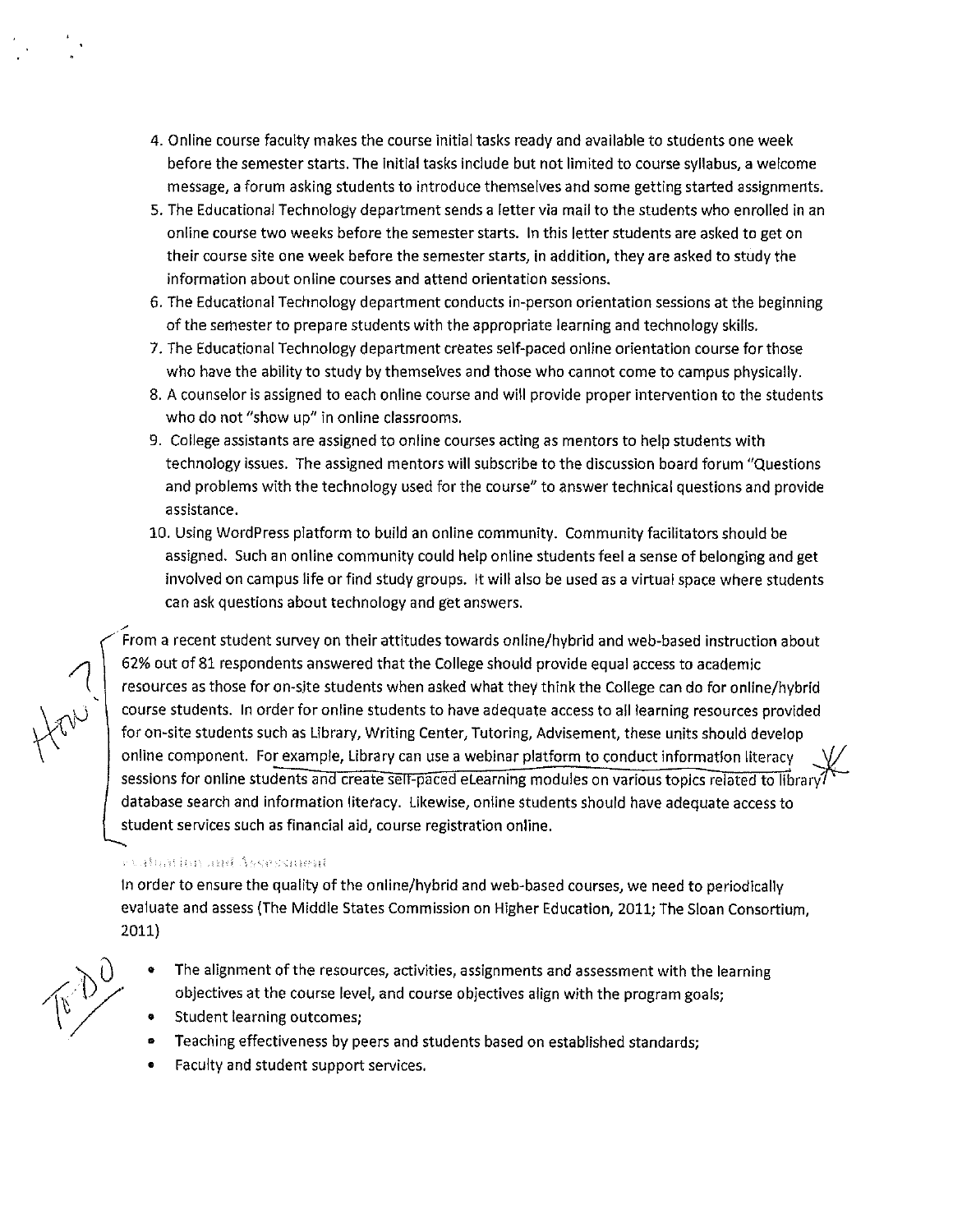The results will be used to improve teaching, learning and support services.

We recommend that the College Assessment Committee work with the Institutional Research on this. The Educational Technology will help with the technology that can facilitate this process.

#### j.,

As pointed out by Moore and Kearsley (2G12), online learning can be better understood and successfully practiced using a systems view. That is, we should think not only that teaching and learning will happen onllne but also that they need support structure. As we know, faculty need to have access to the technology systems where they perform their instructional tasks, students studying in courses need many other services provided by the college, both faculty and students need technology support. However, our academic and student support services are built based on face-to-face class model. Consequently, the students taking onllne courses do not have adequate access to them. For example, some online courses require students taking proctored exams such as in some professional programs. We know that one of the major reasons many students take online courses is that they cannot be at the fixed place at a fixed time. So it is very difficult for onllne students to come to, e.g. room CL 201b, to take a proctored exam from 9 am to 11 am on a particular day. What many other institutions that offer enline courses do is to ask students come to a testing center in a given period of time, say, from Monday, .<br>to Wednesday, to do the test. Could York Testing Center provide such service? Another issue is that it takes too long to change students' \*WN status. It may not affect a student who takes a face-to-face class. However, it greatly affects a student who takes an online course. In addition, newly hired faculty members have to wait for long time to access Blackboard system. This directly affects their instruction and students' learning if they need to use Blackboard. In order for faculty to have access to Blackboard, . their information has to be entered into the CUNY First System by the HR. Is it possible to increase the Speed of the hiring paper work process? There are many more examples. All indicate that online teaching and learning needs a system approach. To make it a successful experience for students, faculty and the College, we need to adjust the way not only we do teaching and learning, but also all support services from library, registrar's office, HR, advisement, academic support center, counseling, etc., as stated by Moore and Kearsley that "distance education is about change" (p. 20). It is also reflected from the Middle States guidelines (2011).

This requires that staff members working in these areas have the knowledge of supporting distance education and online learning and apply the best practices in their respective areas. One way to keep up with the rapidly changing higher education landscape is to engage in professional development activities. There are online courses on these topics. The internet has many good resources. The staff members should take advantages of the internet and acquire new skills to meet the 21<sup>st</sup> century challenge. Another way is to look for some one who has the educational background or experience in the respective area of distance education and online learning support when a support division needs to hire a new staff member.

## The Role of the College Administration

As can be seen from previous sections, different departments in an institution have to work together to make on line/hybrid and web-based teaching and learning successful. The College administration plays a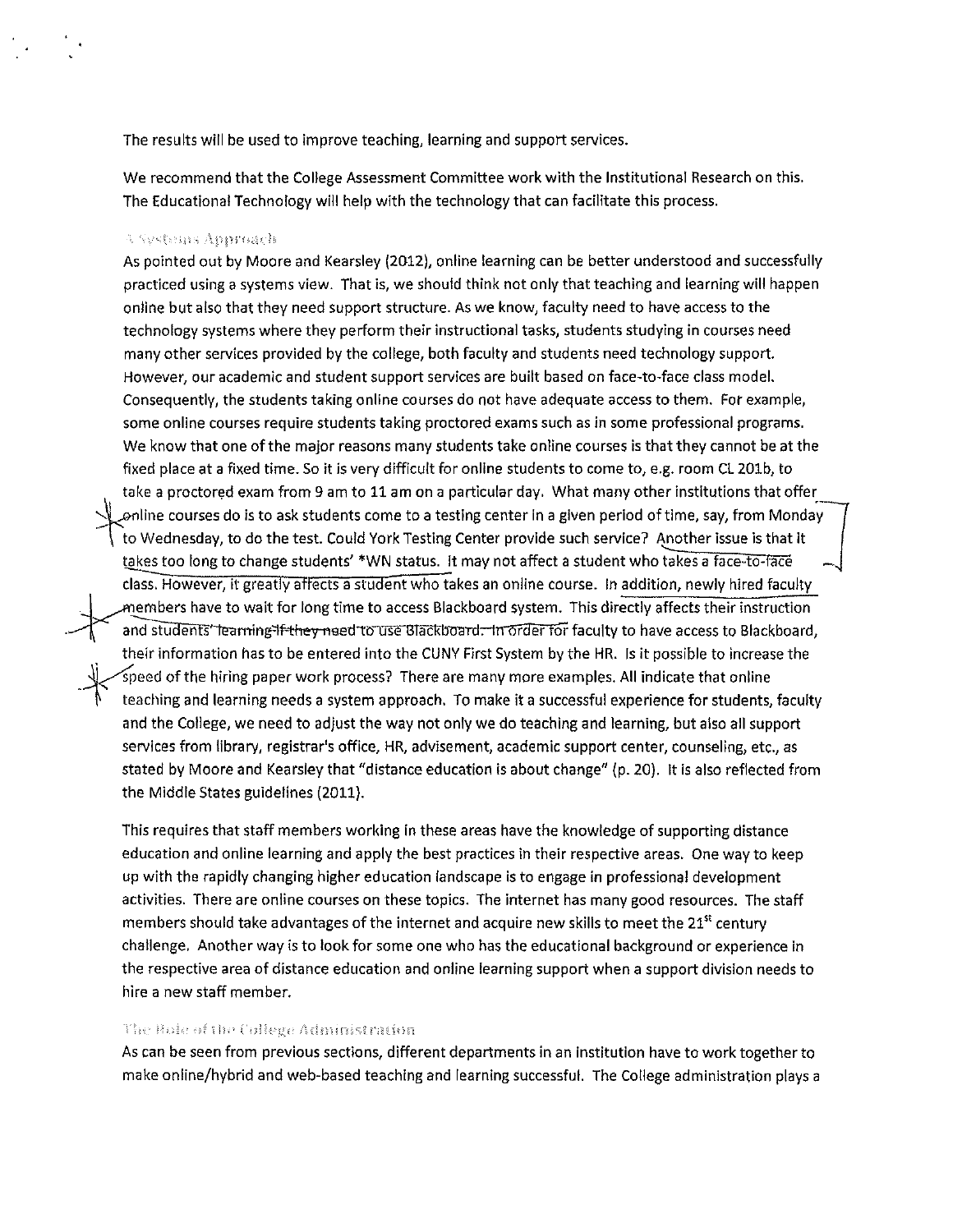vital role in facilitating the changes that need to happen and ensure that all departments work collaboratively for the common goals. This requires that the College defines the strategic value of online/hybrid and web-based instruction in the mission, and builds governance structure for effective and comprehensive decision making related to online/hybrid and web-based teaching and learning. In The Sloan Consortium's quality scorecard it is recommended to "include all the institutional divisions that are likely to be involved in and/or affected by the decision making process for online and blended education." and "clarify responsibilities for and authorities over online and blended education for all stakeholders" (2011, p. 8). The administration's support is also reflected in the reward and promotion structure. As pointed out by Yang (2010) "tenure and promotion policies were considered very important for faculty to embrace onllne education". Although we can see from the faculty survey that many indicate their intrinsic motivation (challenge and creativity involved) is the main reason to teach online/hybrid courses, valuing and counting their talent, energy and time for online/hybrid and webbased, innovative instruction in the tenure and promotion process as well as monetary support could sustain their effort.

In addition, the administration should allocate adequate human and technology resources. For example, currently there are about 600 course sections using Blackboard with near 300 instructors.<br>There is only one full-time staff member in Educational Technology Department to support them including Blackboard issues encountered by students, plus all instructional technology training, online/hybrid course development, student technology workshops, developing technology tutorials, and many more tasks listed above that need to be done. If the College wants to expand online/hybrid and web-based instruction, adding more staff members in the Educational Department is imperative.

- i šta objekti sv
	- 1. One full-time staff should be hired in Educational Technology department as Blackboard administrator so that the current full-time staff could have time to work on the items listed under faculty support and student support sections. The additional full-time staff member is critical to enhance the support to faculty and students in online/hybrid and web-based courses.
	- 2. One part-time staff should be hired in Educational Technology department as a developer who will maintain and develop the WordPress MU system on campus.

### *'!,·, 1*

- Herrell II, I. L. (2008). Increase the success of online students. Inquiry, 13(1), pp. 36 -44. Available at: <http://www>.vccaedu.org/inquiry/inquiry-spring-2008/1-13-Harrell.html
- Gold, M., & Otte, G., (2011). The CUNY Academic Commons: fostering faculty use of the social web. On The Horizon. 19(1), pp. 24-32.
- Moore, G. M., & Kearsley, G. (2012). Distance education: A systems view of online /earning. Belmont, CA: Wadsworth, Cengage Learning.

NASPA (2012). Leadership Exchange, spring 2012, p. 21.